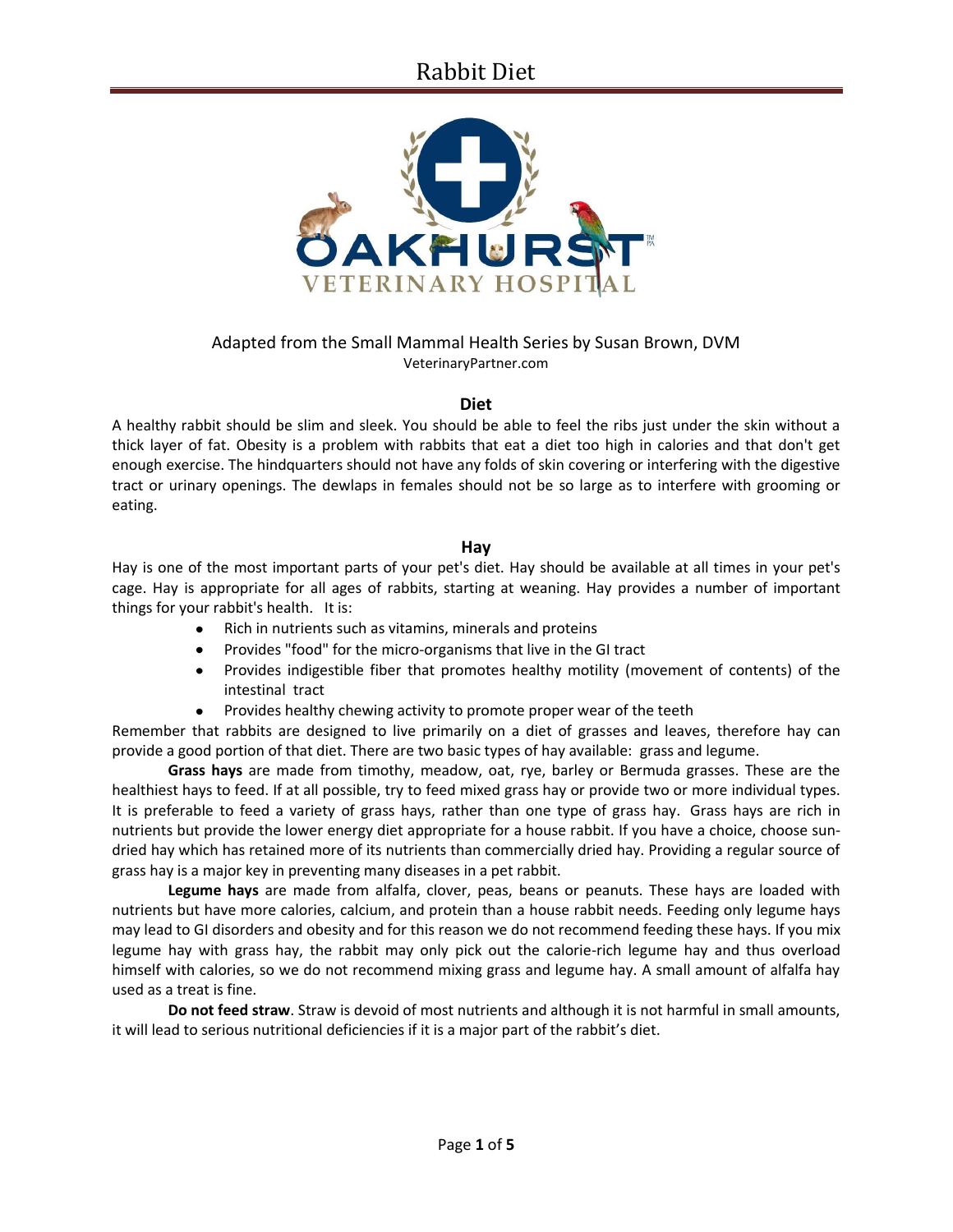## **Fresh Leafy Greens**

Fresh greens are the next most important food in the rabbit's diet. Leafy greens provide all the same benefits listed for hay. They also contain a wider variety of micronutrients and, importantly, provide water in the diet. Even though you may be providing a water container in the cage, rabbits do not always drink as much as they should. You may notice that if you feed your pet a lot of greens, (s)he may drink very little water, which is normal.

\*Please note: It is NOT appropriate to feed your rabbit a diet comprised primarily of fresh greens. The green foods available in the grocery stores do not have enough concentrated calories to sustain a rabbit's normal body weight when this is the primary source of food. Greens are an important addition to the diet, but should never be the total diet.

It is important that your rabbit is on a steady diet of hay prior to introducing leafy greens into the diet. This will help develop appropriate flora of the GI tract. In this way you can avoid the problem of soft stools that is occasionally seen when you first add greens to a rabbit's diet. Occasional soft stools are not dangerous; it is only the rabbit's intestinal tract making changes of the motility and flora. However, the soft stools can be messy, so making the change to hay first for a month at minimum will help avoid this problem. Greens are appropriate for any age of rabbit.

When selecting and using fresh green foods follow these guidelines:

- Buy (or grow) organic if possible
	- Wash greens first
	- Make sure your rabbit is eating hay well first
	- Introduce greens a little at a time over several days and monitor the stools for any change
	- Feed a variety of leafy greens daily- a minimum would be three varieties. Variety provides a  $\bullet$  . wider range of micronutrients as well as mental stimulation for your pet.
	- Feed a maximum of about **1 packed cup of leafy greens per 2 pounds of body weight one to**  $\bullet$ **three times a day.**

There are a huge variety of leafy greens that you can offer your pet. You might even consider growing some yourself! This would include grass that you grow in your yard but it can only be used if there have been no pesticides or other chemicals used on it. You might consider growing a patch of grass just for your bunnies. Dandelions that have not been treated with any chemicals are an excellent source of nutrition. In general, the darker green a food is, the higher the nutritional value. This is why, for instance, we do not recommend iceberg lettuce. It is not dangerous, but is extremely low in nutritional content. You can use packages of mixed salad greens if they contain dark colored greens and are not comprised primarily of iceberg lettuce or romaine lettuce.

#### Here are some of the leafy greens you might consider:

| Baby greens                   |
|-------------------------------|
| <b>Bok Choy</b>               |
| <b>Borage</b>                 |
| Basil                         |
| Broccoli (leaves and top)     |
| Brussels sprouts              |
| Cabbage (red, green)          |
| Carrot or Beet tops           |
| Celery (leaves are good)      |
| Chicory                       |
| Collard greens                |
| Dandelion greens (and flower) |

Dock Endive Escarole Kale Leaf lettuce Mustard greens Parsley (Italian or flat leaf best) Radicchio Romaine lettuce Swiss chard (any color) Water cress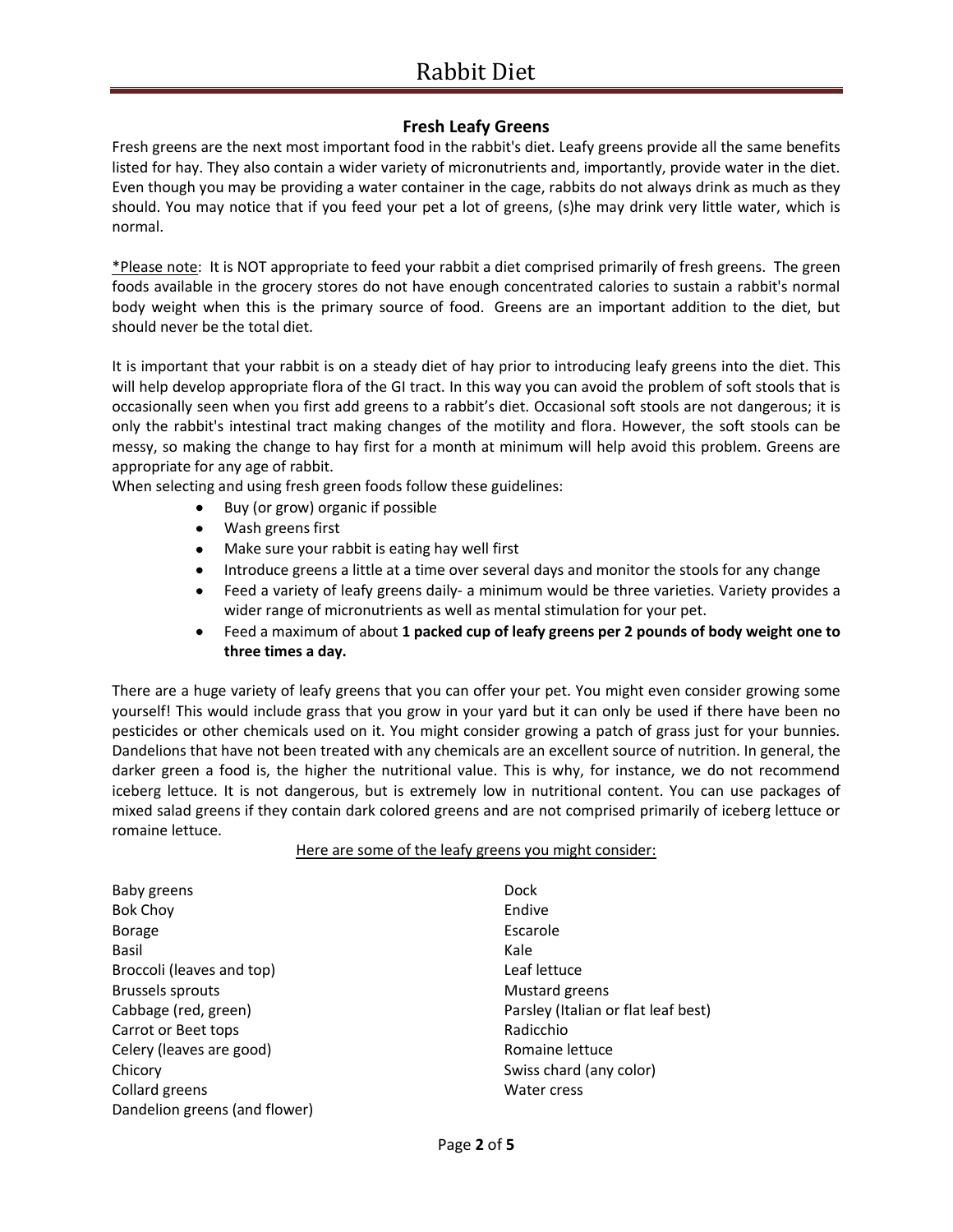### **Commercial Rabbit Pellets**

Rabbit pellets should comprise only a small portion of a pet rabbit's diet. Feeding pellets free choice can lead to obesity and other diseases. This is because:

- Pellets have a low indigestible fiber content which can lead to a sluggish GI tract and eventually more serious GI disease, including GI stasis.
- A pellet-only diet doesn't promote normal tooth wear due to the concentrated nature of the food a couple of chews and the food is pulverized as opposed to the much longer chewing time it takes to break down hay or greens.
- The concentrated, dry nature of pellets may not promote normal water intake, resulting in potential urinary tract disease. A rabbit's natural diet would not be this consistently low in moisture.

The recommendation for feeding pellets would be that they comprise no more than 10% of the healthy rabbit's diet. The amount to feed a healthy rabbit would be approximately **1/8 cup of pellets per 4 lbs of body weight daily**. Pellets will provide some of the trace nutrients. When selecting a pellet look for the following:

- 18% or higher in fiber
- 2.5% or lower in fat
- 16% or less in protein
- 2% or less in calcium

Do not buy pellet mixes that also contain seeds, dried fruits or nuts. Buy pellets based on grass hays (timothy, orchard grass, brome, etc) NOT alfalfa hay, unless advised otherwise by your veterinarian.

NOTE: For rabbits that have chronic GI problems or have issues of excessive weight, it may be preferable to completely remove pellets from the diet. Please consult your veterinarian about changing to this type of diet if needed.

### **Fruits and other Vegetables (Treat Foods)**

Depending on the time of year, rabbits in the wild would have access to additional foods such as fruits, vegetables and flowers. Since these items do not make up the majority of the diet, we recommend feeding these as treats in limited quantities. Another reason for limiting the amount is because some rabbits like these foods so well that they will eat them to the exclusion of all others, thereby creating a potential for health problems. Foods from this list can be fed daily and you may even wish to use them as part of a reward or training system.

\*TIP: Find at least one food in this list that your rabbit likes and feed a SMALL amount daily to check on how good your rabbit's appetite is. If your rabbit will not eat her treat food, then there may be other problems brewing and you need to keep a close eye on your pet for health problems.

These treat foods are far healthier (and less expensive) than the commercial treat foods sold for rabbits. Sticking to natural and healthy treats for your pet is a better alternative.

For treat foods, follow the same guidelines listed above for selecting and using green foods with the exception of the amount. You can feed your pet a total of **1 tablespoon per day** of any combination of the foods below: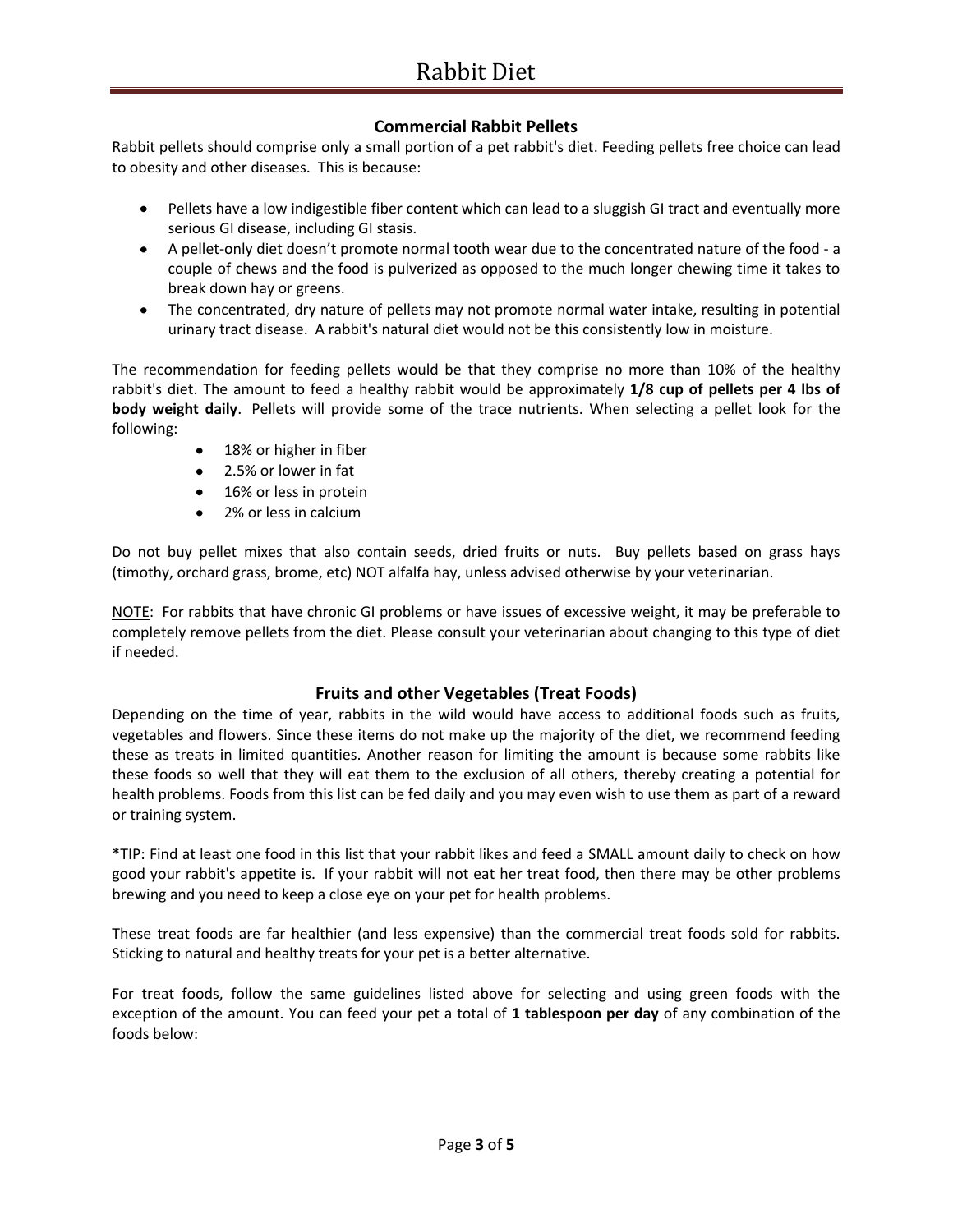| Apple                                               | Green or red bell peppers |
|-----------------------------------------------------|---------------------------|
| Bean or Alfalfa sprouts                             | Kiwi Fruit                |
| <b>Blackberries</b>                                 | Mango                     |
| <b>Blueberries</b>                                  | <b>Melons</b>             |
| Cactus fruit                                        | Papaya                    |
| Carrots                                             | Pea pods (flat, NO peas)  |
| Cherries                                            | Peach                     |
| Cranberries                                         | Pear                      |
| Edible flowers from the garden (organically grown   | Pineapple                 |
| and NOT from a florist) such as roses, nasturtiums, | Raspberries               |
| day lilies, pansies and snap dragons                | Squash                    |

Dried fruit can be used as well, but since it is so concentrated, use only one third the amount as fresh. Instead of one tablespoon use one teaspoon. We do not recommend feeding bananas and grapes as rabbits sometimes become "addicted" to these foods.

### **Foods To Avoid**

A diet of grass hay and leafy greens with small amounts of fruits and vegetables contains all the nutrition necessary for a pet rabbit. Unfortunately there are many commercial treat foods sold for rabbits that contain high levels of starch and fat. In addition, some people still feel that it is necessary to feed rabbits high starch foods such as cereals, cakes and cookies. Although a pet rabbit can eat very small amounts of starchy or fatty foods without ill effect, the problem is that people often feed excess amounts because the rabbits eat these foods so greedily. Our recommendation is to completely avoid high starch and/or fat foods for your pet. In this way you will avoid any potential problems these foods can cause, including obesity and serious GI disease. It is always easier to prevent than to treat a disease.

Examples of high fat and/or starch foods to AVOID include:

| Grains              | <b>Nuts</b>   |
|---------------------|---------------|
| Beans (of any kind) | Oats          |
| <b>Breads</b>       | Peas          |
| Cereals             | Refined sugar |
| Chocolate           | Seeds         |
| Corn                | Wheat         |